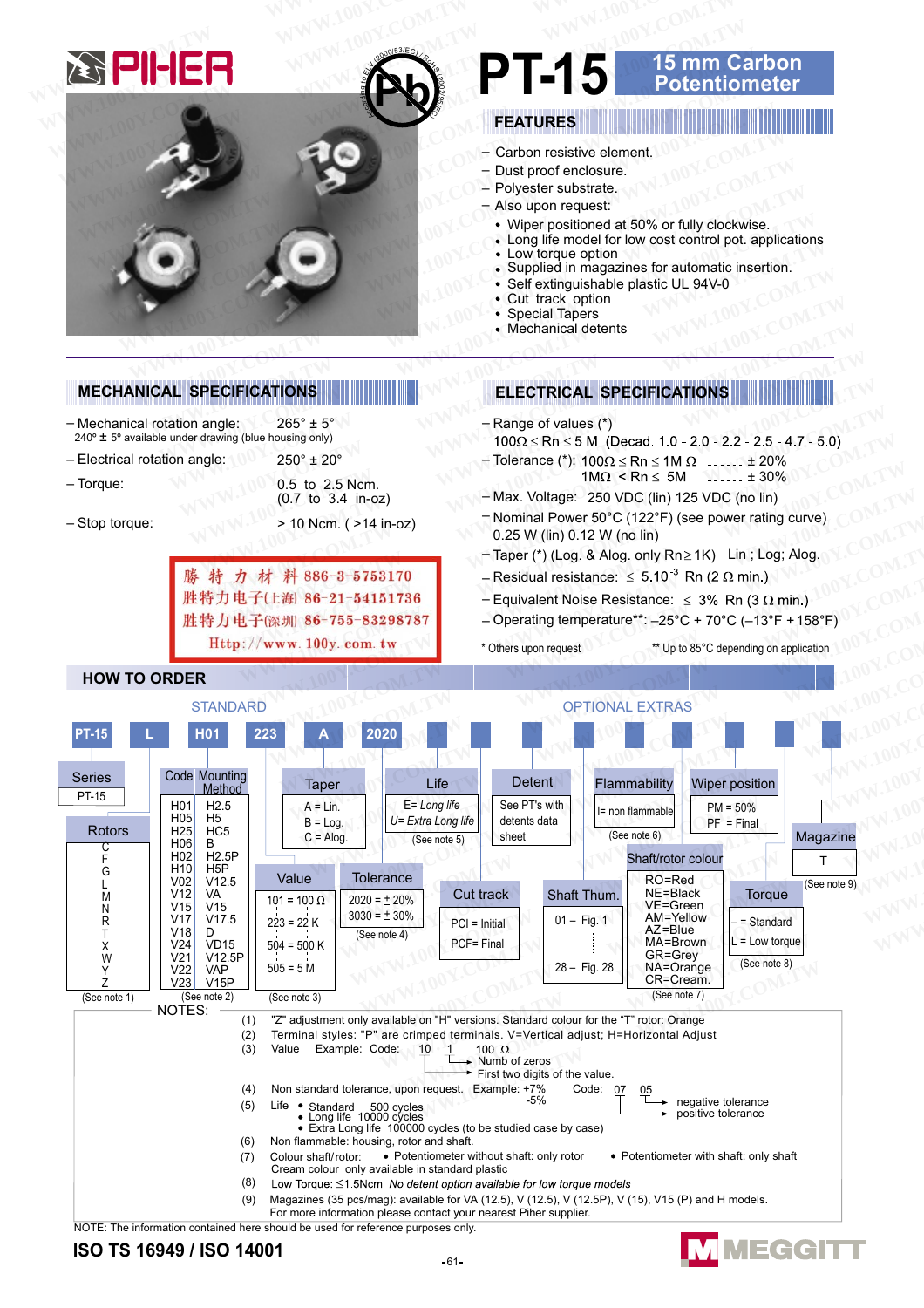### **HOW TO ORDER CUSTOM DRAWING**

PT-15 LH 01 + DRAWING NUMBER (Max. 16 digits)

This way of ordering should be used for options which are not included<br>in the "How to order" standard and optional extras.

## 500 cycles

**STANDARD OPTIONS** 

| Non flammable<br>Rotor colour<br>Shaft colour | Cut track and contain the contact the contact of the No<br>Detents <b>Detents None</b><br><b>White</b> White |  |
|-----------------------------------------------|--------------------------------------------------------------------------------------------------------------|--|
|                                               |                                                                                                              |  |

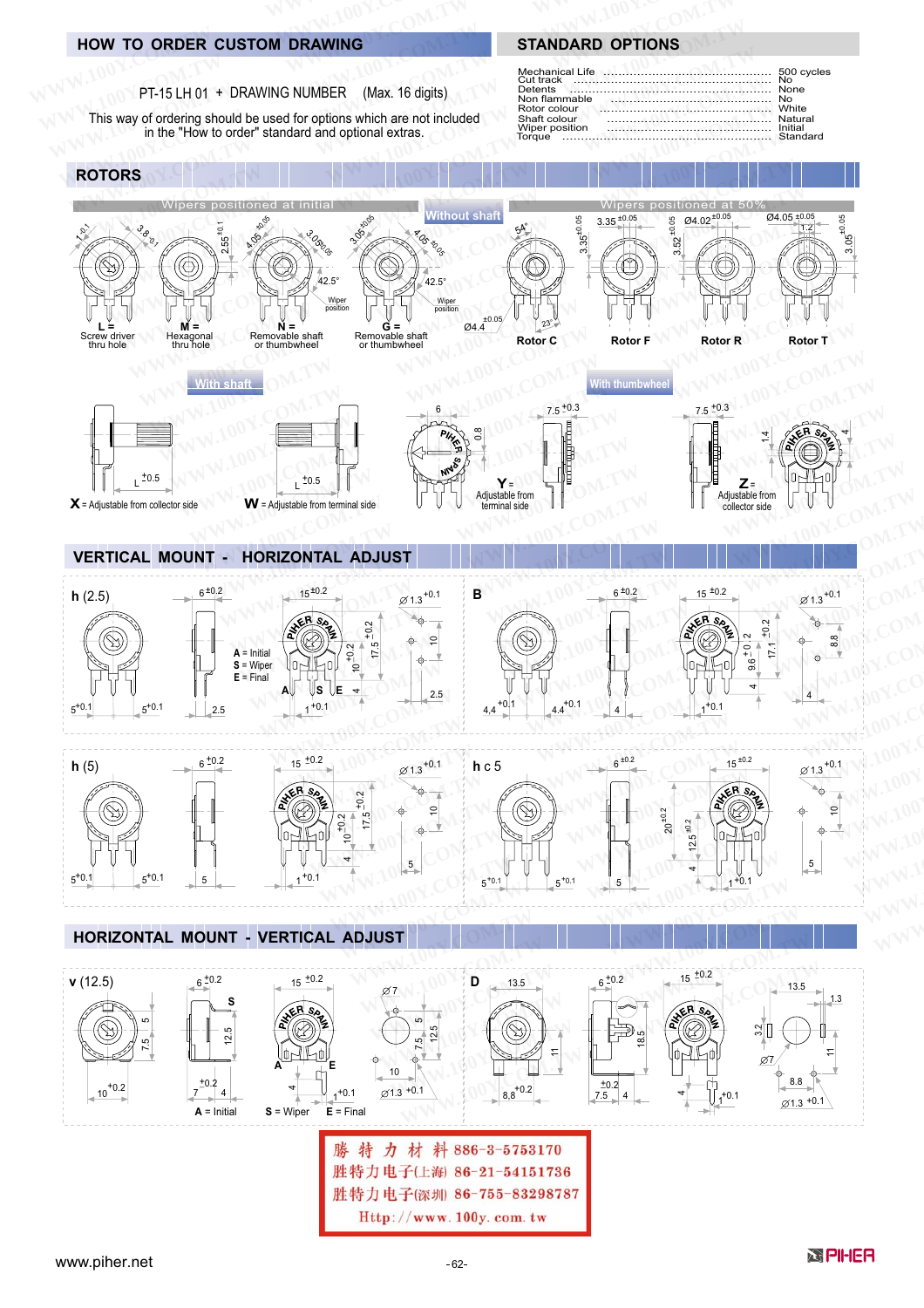

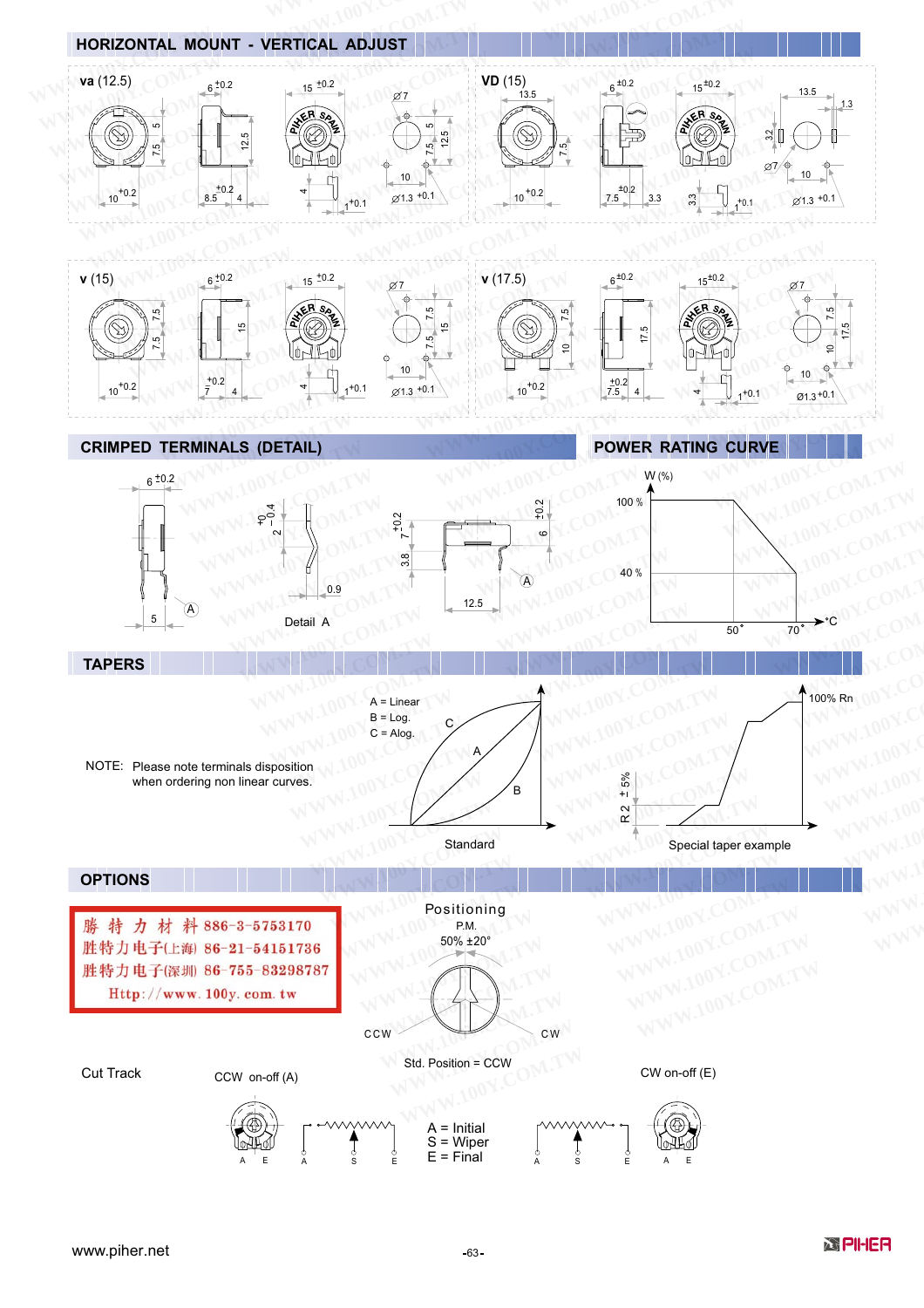| <b>TESTS</b>                     | <b>TYPICAL VARIATIONS</b>         |                           |
|----------------------------------|-----------------------------------|---------------------------|
| <b>ELECTRICAL LIFE</b>           | 1.000 h. @ 50°C; 0.25 W           | ±5%                       |
| MECHANICAL LIFE (CYCLES)         | 500 @ 10 CPM 15 CPM               | $±3$ % (Rn < 1 MΩ)        |
| <b>TEMPERATURE COEFFICIENT</b>   | $-25^{\circ}$ C; +70 $^{\circ}$ C | $\pm 300$ ppm (Rn <100 K) |
| <b>THERMAL CYCLING</b>           | 16 h. @ 85°C; 2h. @ 25°C          | ±2.5%                     |
| <b>DAMP HEAT</b>                 | 500 h. @ 40°C @ 95% HR            | ±5%                       |
| VIBRATION (for each plane X,Y,Z) | 2 h. @ 10 Hz.  55 Hz.             | ±2%                       |

NOTE: Out of range values may not comply these results.

### **PACKAGING**

| MODEL                                | PIECES / BOX                                               |
|--------------------------------------|------------------------------------------------------------|
| No thumbwheel / shaft                | 200 $(40 \times 85 \times 185 \text{ mm.})$                |
| With thumbwheel / shaft up to 19 mm. | 100 $(40 \times 85 \times 185 \text{ mm.})$                |
| With shaft exceeding 19 mm.          | $(40 \times 85 \times 185 \text{ mm.})$<br>50 <sup>°</sup> |

Hollow model shafts

### **SHAFTS**



| model shafts   |      |     |      |                |                   |  |
|----------------|------|-----|------|----------------|-------------------|--|
|                |      |     |      |                |                   |  |
| FIG.           | A    | В   | C    | D              | Ref.              |  |
| 1              | 12   | 9   | 8    | $\overline{6}$ | 5272              |  |
| $\overline{2}$ | 19   | 9   | 15   | $6\phantom{1}$ | $\frac{1}{5214}$  |  |
| 5              | 9.5  | 6.5 | 5.5  | 6              | 5208              |  |
| 9              | 35   | 9   | 15   | 6              | 5216              |  |
| 10             | 37.8 | 9   | 33.8 | 6              | 5218              |  |
| 11             | 35   | 25  | 15   | $\overline{6}$ | 5209              |  |
| 13             | 7.8  | 4.8 | 3.8  | 6              | $\overline{5265}$ |  |
|                |      |     |      |                |                   |  |
| nodel shafts   |      |     |      |                |                   |  |

 $A = Length (FRS)$ 

 $B =$  Knurling length  $C =$  Hollow depth

 $D = Shaff diameter$ 

FRS = From rotor surface

Solid model shafts



| I shafts         |      |   |   |      |  |
|------------------|------|---|---|------|--|
|                  |      |   |   |      |  |
| FIG.             | A    | B | D | Ref. |  |
| $6\phantom{1}6$  | 15   | 9 | 6 | 5219 |  |
|                  | 16.8 | 9 | 6 | 5220 |  |
| $\boldsymbol{8}$ | 25.3 | 9 | 6 | 5207 |  |
| 12               | 46   | 5 | 6 | 5227 |  |

WWW.100Y.COM.TW

LOOY.COM.TW

特力材料886-3-5753170 勝 胜特力电子(上海) 86-21-54151736 胜特力电子(深圳) 86-755-83298787 Http://www.100y.com.tw

Slot  $(1 \times 1.4)$  perpendicular to wiper<br>position. Fig. 12 slot is on line with wiper position.

www.piher.net





WWW.100Y.COM.TW

WWW.IU